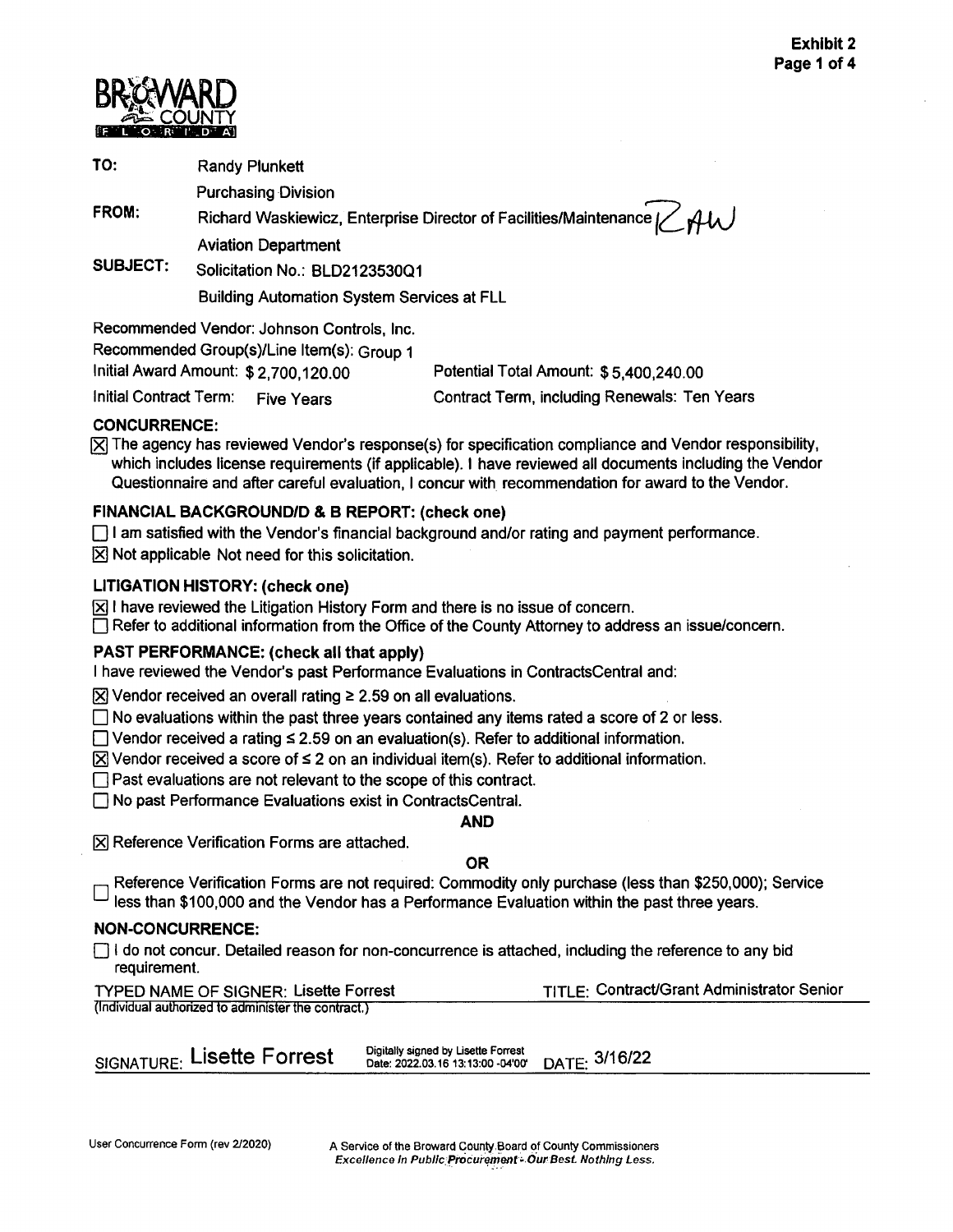

Broward County Solicitation No. and Title: BLD2123530Q1 Building Automation Systems Services at FLL

| Reference for (Name of Firm): Johnson Controls, Inc.                                                                                                        |                                                          |  |
|-------------------------------------------------------------------------------------------------------------------------------------------------------------|----------------------------------------------------------|--|
| Organization/Firm Name providing reference: City of Miami Riverside                                                                                         |                                                          |  |
| Contact Name: Juan Oves                                                                                                                                     | Title:                                                   |  |
| Contact Email: Joves@miamigov.com<br>Contact Phone: (786) 344-1314                                                                                          |                                                          |  |
| Name of Referenced Project: planned Service Agreement to maintain Site Controls                                                                             |                                                          |  |
| Contract No. ( $F$ y - 21 - 22) 21 08 9 78                                                                                                                  | Contract Amount: \$29, 136.56                            |  |
| Date Services Provided:<br>$10/21 - 09/22$                                                                                                                  |                                                          |  |
|                                                                                                                                                             | (list date range or date services began until "current") |  |
| Vendor's role in Project: <b>D</b> Prime Vendor<br>Would you use this vendor again? $M$ Yes $\Box$ No If No, please specify in Additional Comments (below). | □ Subconsultant/Subcontractor                            |  |

**Description of services provided by Vendor:** 

| Please rate your experience with the<br>referenced Vendor:   | <b>Needs</b><br><b>Improvement</b> | <b>Satisfactory</b> | <b>Excellent</b>                                                 | <b>Not</b><br><b>Applicable</b> |
|--------------------------------------------------------------|------------------------------------|---------------------|------------------------------------------------------------------|---------------------------------|
| Vendor's Quality of Service<br>1.<br>a. Responsive           | П                                  | Ω                   | 图                                                                | ◻                               |
| b. Accuracy                                                  | □                                  | 閐                   | ◘                                                                | ◻                               |
| <b>Deliverables</b><br>$\mathbf{C}$ .                        | п                                  | 層                   | О                                                                | О                               |
| 2. Vendor's Organization:<br>a. Staff expertise              | □                                  | ◻                   | 囡                                                                | ◻                               |
| b. Professionalism<br>Turnover<br>C.                         | Ω                                  | О                   | ш                                                                | ◻                               |
|                                                              | ◘                                  | 囡                   | П                                                                | O                               |
| 3.<br>Timeliness of:<br>a. Project                           | Π                                  | Ω                   | 笖                                                                | □                               |
| Deliverables<br>b.                                           | О                                  | 囟                   | ◘                                                                | О                               |
| Additional Comments: (provide on additional sheet if needed) |                                    |                     |                                                                  |                                 |
| References Cheeked By<br>Name:<br>.                          |                                    |                     | $\mathsf{Title:}$ $\mathsf{A}$ and $\mathsf{A}$ and $\mathsf{A}$ |                                 |

| Name:                | OVES.<br>NAUL. | TITIB: FACILITY MAINTENANCE " | MAN. |
|----------------------|----------------|-------------------------------|------|
| Division/Department: |                | Date of Verification:         |      |
|                      |                |                               |      |

**Lisette Forrest, Contract/Grant Administrator, BCAD Maintenance Division** 2/15/2022 Vendor Refarance Verification Form - Bids and Quotas (Revised 1/22)

> A Service of the Broward County Board of County Commissioners Excellence in Public Procurement - Our Best. Nothing Loss.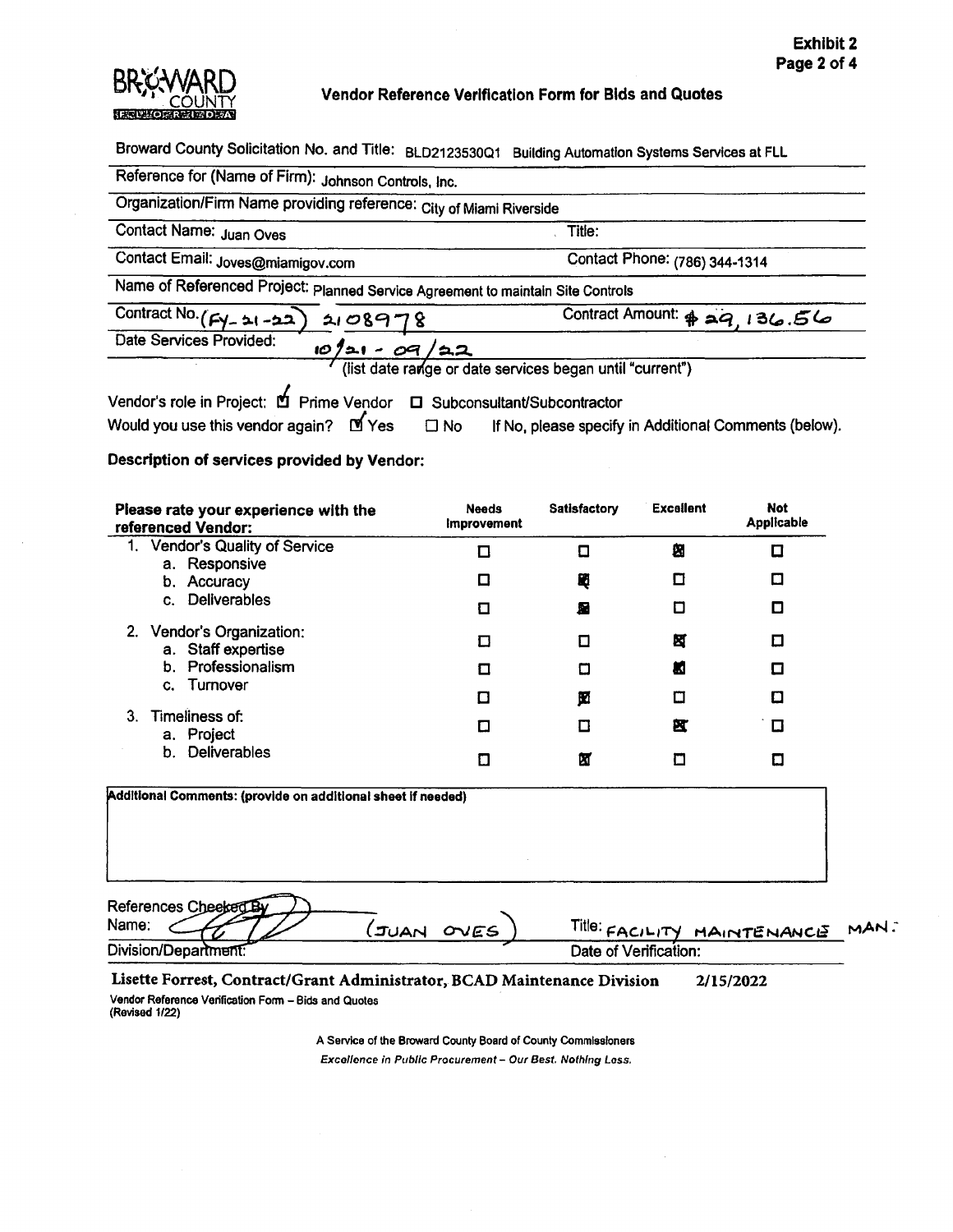

Broward County Solicitation No. and Title: BLD2123530Q1 Building Automation Systems Services at FLL

Reference for (Name of Firm): Johnson Controls, Inc.

Organization/Firm **Name** providing reference: Florida International University

**Contact Name: Danny Paan Title: Director** 

Contact Email: [paand@fiu.edu](mailto:paand@fiu.edu) Contact Phone: (305) 348-4005

Name of Referenced Project: Planned Service Agreement to maintain Site Controls

Contract No. PO 227926 Contract Amount: [\\$225,000.00](https://225,000.00) 

Date Services Provided: 07/01/2021 through 06/30/2022

(list date range or date services began until "current")

| Vendor's role in Project: 2 Prime Vendor 口 Subconsultant/Subcontractor |           |                                                       |
|------------------------------------------------------------------------|-----------|-------------------------------------------------------|
| Would you use this vendor again? $\boxtimes$ Yes                       | $\Box$ No | If No, please specify in Additional Comments (below). |

**Description of services provided by Vendor:** 

Specialized services and diagnostics to the EMS and Controls at FIU Campuses

| Please rate your experience with the<br>referenced Vendor: | <b>Needs</b><br><b>Improvement</b> | Satisfactory | <b>Excellent</b> | <b>Not</b><br>Applicable |
|------------------------------------------------------------|------------------------------------|--------------|------------------|--------------------------|
| 1. Vendor's Quality of Service                             |                                    |              |                  | О                        |
| a. Responsive<br>b. Accuracy                               | □                                  |              | ⊡                | Ω                        |
| c. Deliverables                                            | □                                  |              | ⊡                | О                        |
| 2. Vendor's Organization:<br>a. Staff expertise            | П                                  |              | ⊡                | ◘                        |
| b. Professionalism                                         | Ω                                  |              | ⊡                | Ω                        |
| Turnover<br>C.                                             | $\Box$                             |              | ⊡                | п                        |
| 3. Timeliness of:<br>a. Project                            |                                    |              | ⊡                | Ω                        |
| Deliverables<br>b.                                         |                                    |              | ⊠                | Ω                        |

**Addltlonal Comments: (provide on addltlonal sheet If needed)**  JCI is a very professional, responsive, and knowledgeable firm.

References Checked By

Name: Lisette Forrest **Name:** Lisette Forrest Contract/Grants Administrator Senior

Division/Department: BCAD Maintenance Division Date of Verification: 02/15/2022

Vendor Reference Verification Form - Bids and Quotes (Revised 1/22)

> A Service of the Broward County Board of County Commissioners Excellence in Public Procurement- Our Best. Nothing Less.